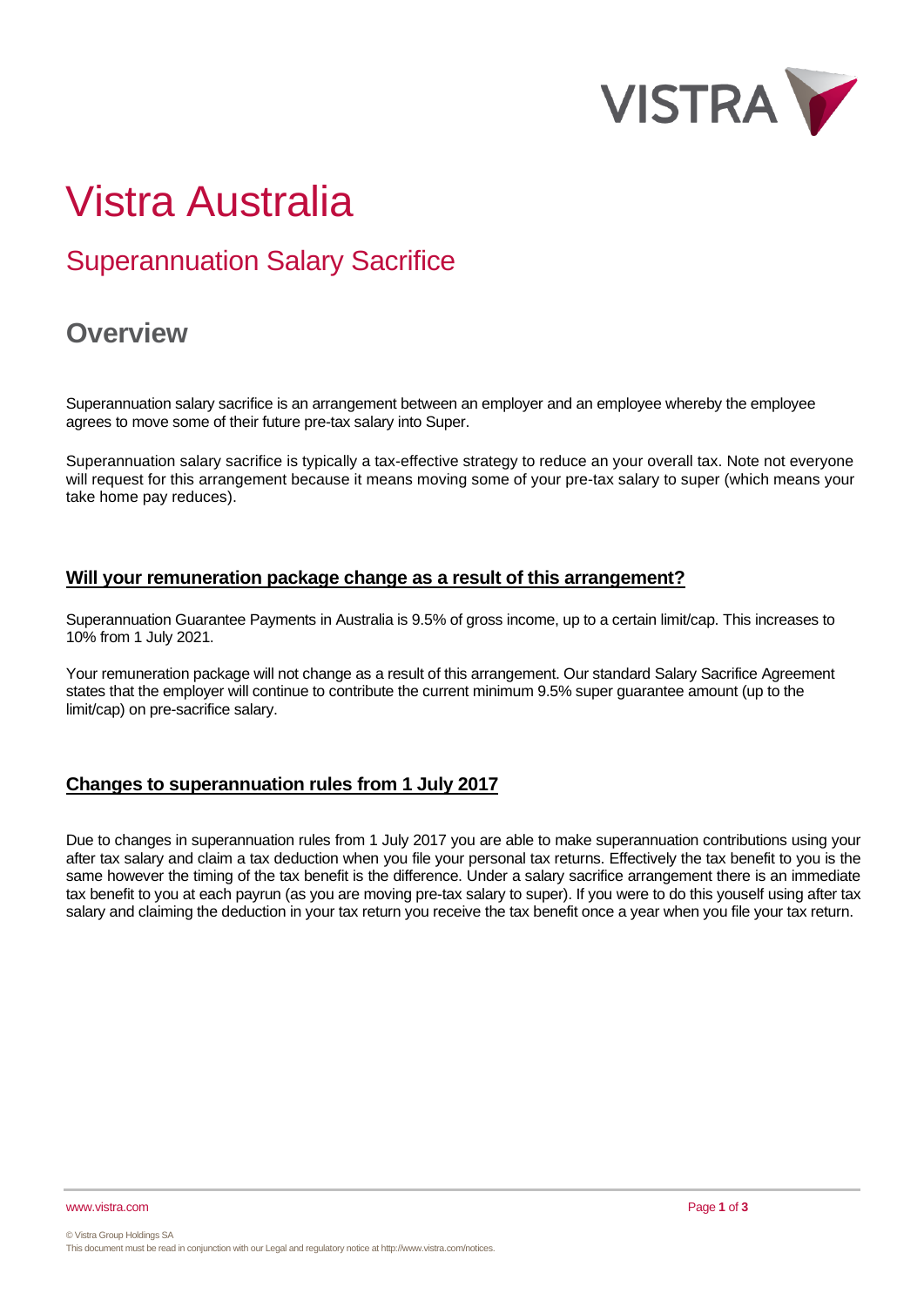

By way of an example:

|                                             | Salary Sacrifice (via<br>company payroll) | Super contributions by<br>employee themselves |
|---------------------------------------------|-------------------------------------------|-----------------------------------------------|
| Base salary<br>Less: salary sacrifice super | 2,000.00<br>(1,200.00)                    | 2,000.00                                      |
|                                             | 800.00                                    | 2,000.00                                      |
|                                             | (312.00)                                  | (780.00)                                      |
| Net cash paid to employee                   | 488.00                                    | 1,220.00                                      |
| Employee makes contribution to super        |                                           | (1,200.00)                                    |
|                                             | 488.00                                    | 20.00                                         |
| Annual Tax return                           |                                           |                                               |
| <b>Tax Deduction</b>                        |                                           | 1,200.00                                      |
| Tax benefit say 39%                         |                                           | 468.00                                        |
| Overall tax                                 | 312.00                                    | 312.00                                        |

#### In the example you can see that:

In a salary sacrifice arrangement the company deducts amount from pre-tax wages. The withholding tax is calculated on the net wages. There is an immediate tax benefit under this arrangement.

However if you make the contribution yourself:

- 1. You will need to contribute using their after tax funds, reducing your net pay further
- 2. You will only receive the tax benefit when you lodge your tax return (once a year)

#### **What are the steps for entering into a salary sacrifice arrangement?**

If you would like to enter into a salary sacrifice arrangement you will need to complete the Salary Sacrifice Agreement Form (attached), then return to your employer. Please be mindful that a salary sacrifice arrangement can only apply to future earnings, not past earnings.